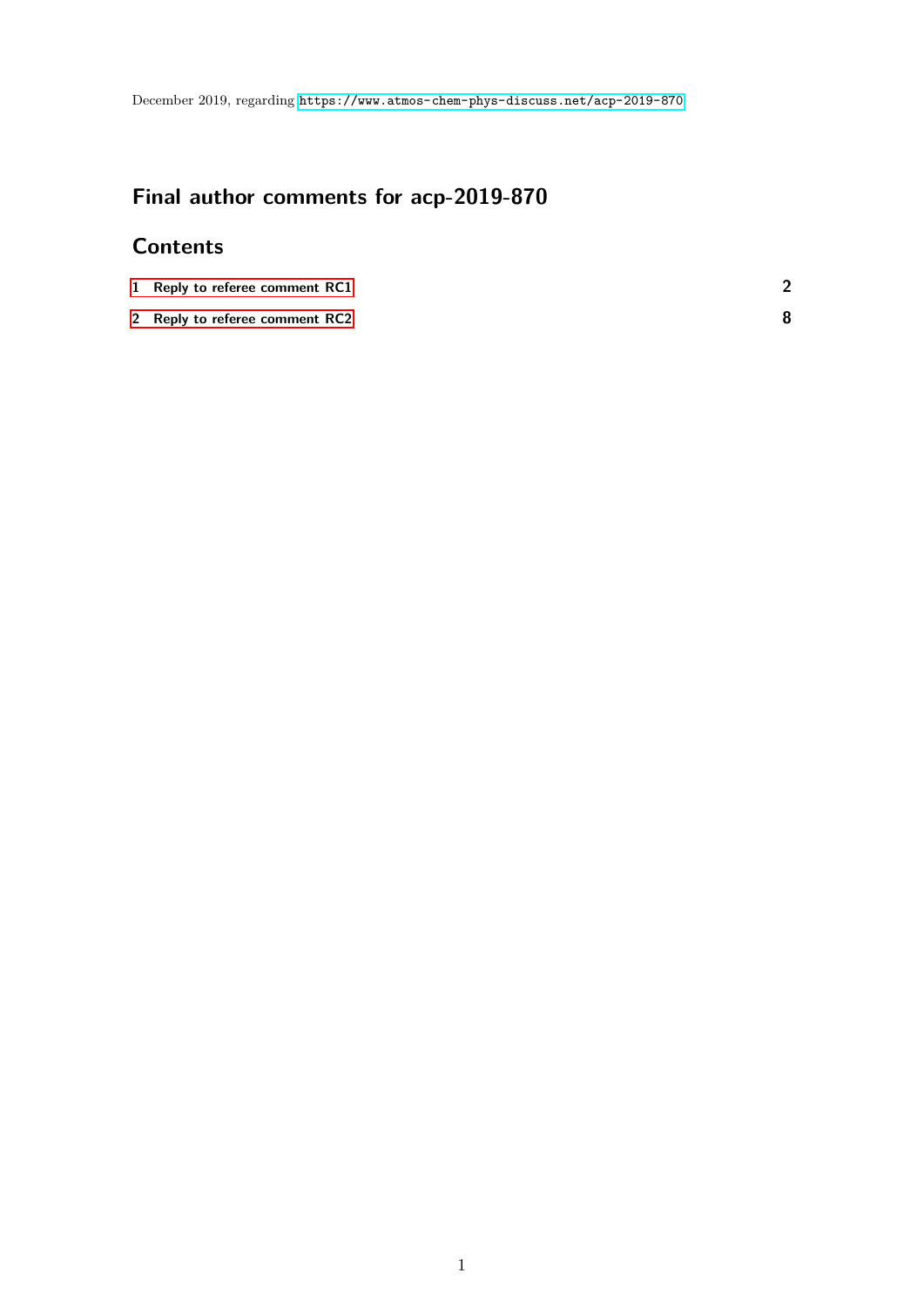<span id="page-1-0"></span>from Jonas Hagen (jonas.hagen@iap.unibe.ch) on behalf of the authors.

Dear Anonymous Referee #1,

we thank you for thoroughly reviewing our manuscript. From your comments, we identify one general comment and a few specific comments, which we address individually below. We are confident, that we can address all comments, in particular those regarding the measurement noise and that the changes we make based on these comments improve the quality and value of our paper.

## **General comments**

*Referee1:* This is an interesting manuscript dealing with the extraction of daily tidal signatures in winds in the stratosphere and lower mesosphere from ground-based Doppler MW measurements. The results are novel, of high interest to the community and the manuscript is in principle suitable for ACP. I do have several comments, some of them not only minor that – in my opinion – should be addressed before the paper is published.

My main concern is, whether the intermittency found in the analysis of the tidal parameters over the 7-day or 13-day time scales is real.

As displayed in Fig. 2, the day to day wind variations do not really show an obvious diurnal tidal signature, which suggests that averaging over extended periods of time is required to suppress the "noise" and to identify the tidal signature with high significance. I would like to point out that I do not question the presence of the tidal signature in the MW data set in general. The analysis of the 3-month periods is quite convincing in my opinion. But the analysis does not rule out the possibility that the relatively strong intermittency in tidal parameters is in fact due to "noise". I make some specific suggestions how to address that and which parts of the paper should be adjusted somewhat. Some of the conclusions drawn are not fully justified in my opinion.

*Authors:* We see that the main concern of Anonymous Referee #1 (hereafter AR1) is, that the variability in the composite of our measurement is real and not noise (instrumental or atmospheric).

Our main points that speak in favour of the variability is, (1) that the general morphology of the time dependence of the tidal parameters is consistent among all composites that we looked at and (2) that in the three-monthly mean, the reanalysis and measurement agree very well. No matter if we look at 2 hours aggregated over 13 days or 4 hours over 7 days, we see the same structure in amplitude and phase of the diurnal tide. Nevertheless, some details differ between the composites and that is what we attribute to noise. We include 6 different composits in the revised manuscript's appendix and discuss this method as a mean to test for robustness of our analysis.

That said, we think it is appropriate to somewhat weaken the conclusions. As a consequence, we now first focus on the three-monthly means before we look into the short-time variability. Further, we discuss the influence of noise more thoroughly (also see answers to specific comments).

We thank AR1 for the specific suggestions on how to improve the manuscript and are confident, that we could fully address the general comment.

Resulting Changes:

- Include 6 composites in the appendix.
- Elaborate on robustness of the composites.
- Somewhat weaken the conclusions with regard to variability.
- Change order of figures and discussion of results to focus on mean first.

## **Specific comments**

Page 1, line 4: "Current lidar and satellite techniques measure atmospheric tides only in the temperature field and continuous measurements of the tides in the wind field of the stratosphere and lower mesosphere are not available." This statement is not entirely incorrect, but existing Doppler lidar mesaurements in principle allow studying tides in atmospheric winds, too. These measurements have been used, e.g. to investigate GW signatures in middle atmospheric winds (Baumgarten et al., Geophys. Res. Lett., 42, 10,929 – 10,936, doi:10.1002/2015GL066991). I admit these measurements are not continuous over longer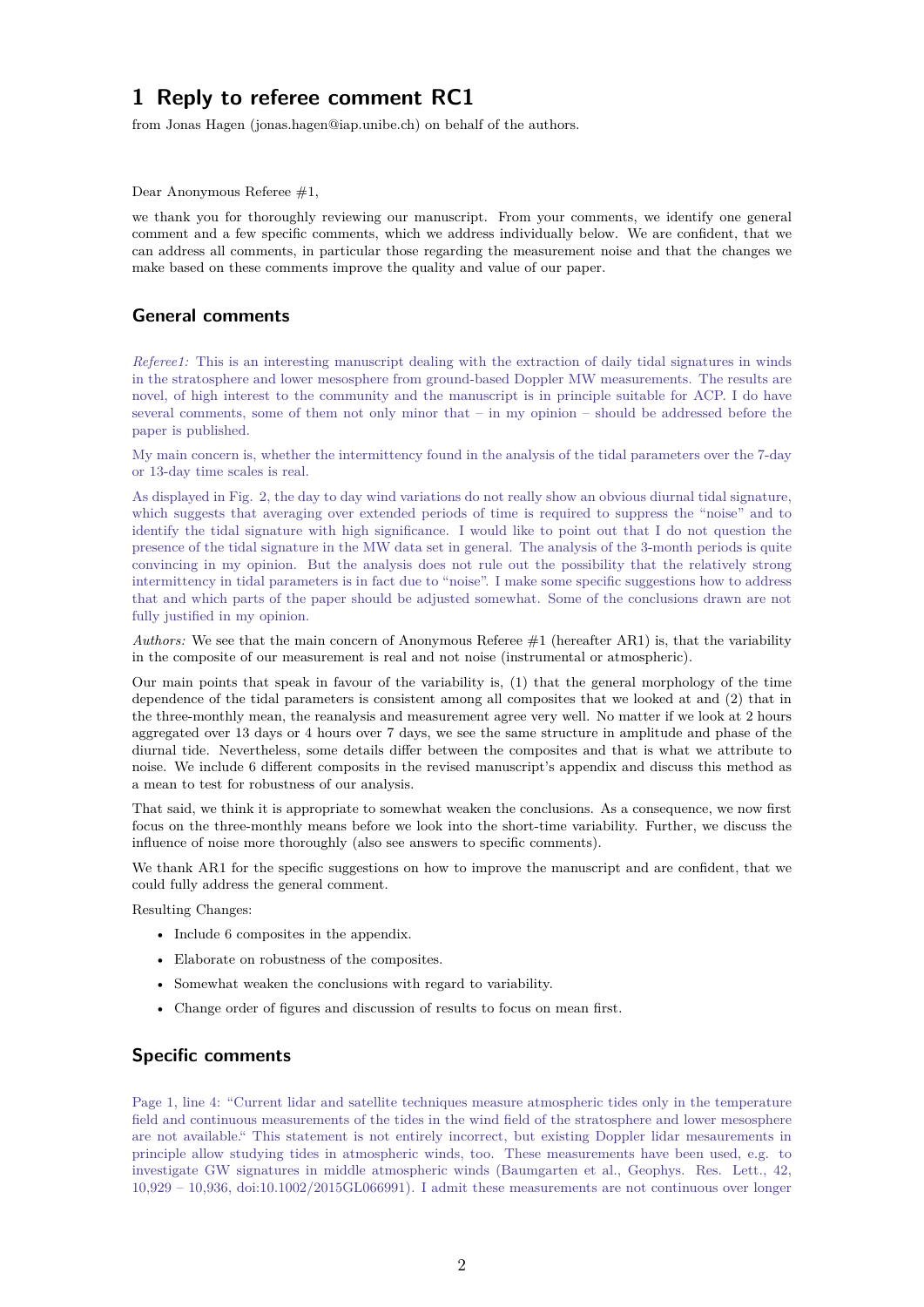## periods of time.

Lidars are in principle capable of measuring atmospheric tides. As AR1 acknowledges, the big difference is the continuity of the measurements. We clarify what we mean by "continuous" and mention the capability of lidars to measure inertia gravity waves.

Commit: Mention that lidars can measure gravity waves.

Resulting Changes:

- Change line in abstract.
- Add sentence: "Current lidar instruments are able to measure inertial gravity waves in the wind field on short timescales [\(Baumgarten et al., 2015\)](#page-11-0) and are thus in theory also suited for the observation of atmospheric tides, but the necessity of clear sky conditions reduces the availability of long term observations drastically and no observations of atmospheric tides are available to date."

Page 2, line 23: "evident above approximately 40 km altitude and the spread between them is quite large in the lower mesosphere." It would be good to provide some values here.

Thanks, we add the numbers: "Recent findings by [Sakazaki et al.](#page-11-1) [\(2018\)](#page-11-1) suggest that for the temperature field, differences between the different reanalyses and measurements are systematic in amplitude (approx. 1 K or 50 % above 40 km for northern mid-latitudes, more in tropics) and the spread between the reanalyses is quite large in the lower mesosphere  $(0.3K \text{ to } 1K \text{ at approx. } 60 \text{ km for northern mid-latitudes}).$ "

Commit: Add numbers from Sakazaki paper.

Page 2, line 32: "presents"  $\rightarrow$  "presented" ?

Page 2, line 34: "complimented"  $\rightarrow$  "complemented"

Thanks for spotting this, we fixed the typos.

Commit: Fix typos.

Page 3, line 28: "the Doppler shift introduced to the emission line is directly proportional to the wind speed" Only the line of sight wind can be measured, which perhaps should be mentioned. If zonal and meridional winds are measured, then the radiometer must allow for different viewing directions. I suggest discussing this aspect of the instrumental setup in one or two sentences.

We add the suggested detail about viewing angles and the projection of the horizontal component to the line-of-sight.

Commit: Clarify observation method and projection of wind speeds.

Resulting Changes:

• Add sentence: "In order to be sensitive to the zonal and meridional component of the horizontal wind speed, we observe the emission line for all cardinal directions (North, East, South, West) at a low elevation angle of 22°."

Page 5, lines  $4 - 9$ : the approach used here is essentially a "composite analysis" or "superposed epoch analysis". Perhaps you can mention these terms (or one of them), because the readers will probably be more familiar with these terms than with "aggregation scheme"

The term *composite analysis* is indeed more common and we choose to use this term, as suggested by AR1.

Commit: Composite analysis vs. aggregation.

Resulting Changes:

• Change "aggregation" to "composite" in most places.

Page 6, line 16: "In this study, we do not apply any vertical smoothing to the reanalysis data." Why not? The reanalysis data could easily be smooted with the radiometer averaging kernels. I suggest doing that. It will affect the results and it can be easily implemented. So, why not doing it?

There are two aspects we considered in our decision to present the MERRA-2 data without *vertical* smoothing.

Firstly, we use MERRA-2 data on pressure levels [\(Global Modeling and Assimilation Office \(GMAO\), 2015\)](#page-11-2) that has already been down-sampled to 42 levels (see [Bosilovich et al.](#page-11-3) [\(2016\)](#page-11-3) for description of grids). As such, the vertical resolution of the pressure grid above 30 km is approximately 4 km. Additionally, we do apply a temporal smoothing with our composition. As a result, the MERRA-2 data is already smoothed.

Secondly, we see that the biggest uncertainty in the estimate of diurnal tidal amplitude comes from temporal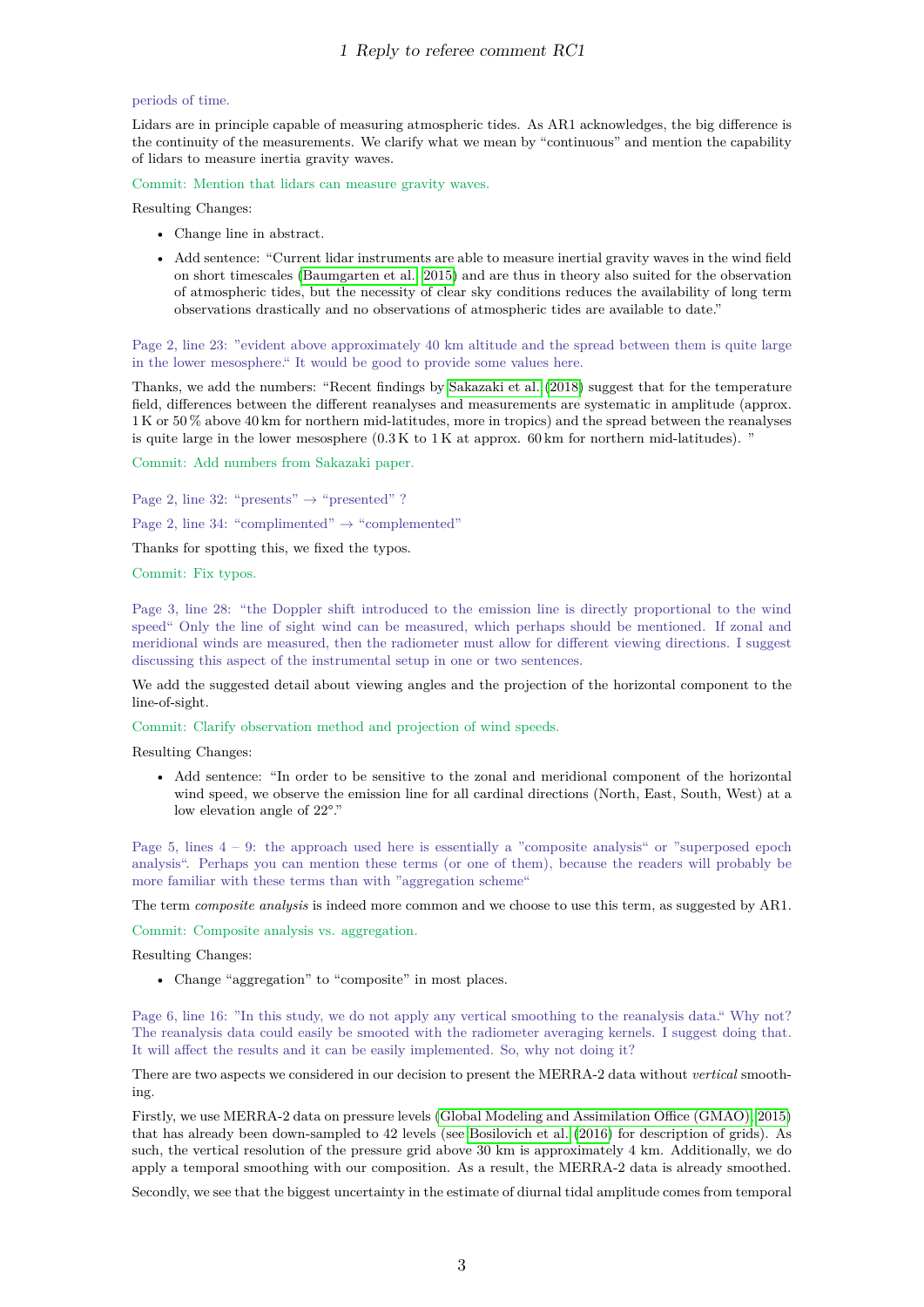smoothing by composition and also from instrumental noise. (The effect of vertical smoothing on the phase is negligible.) In this study we provide the comparison with MERRA2 reanalysis data in order to get a reference for amplitude and phase and see what could be expected. The vertical-smoothing error might certainly be subject of further studies.

Page 6, line 19: "We further estimate the uncertainty of the amplitude and phase for the 3-monthly mean using a bootstrapping method by re-sampling the wind time-series" How is the resampling done? Is it entirely random? There are many different ways to do that and the detailed approach chosen will directly affect the uncertainty estimates and/or the significance of the results. Please provide a brief description, how this was done.

Our sampling scheme is inspired by the "Moving Block Bootstrap (MBB)" described by [\(Lahiri, 2003,](#page-11-4) "Resampling Methods for Dependent Data", p.25ff).

Detailed description: Assume a (∆*D,* ∆*H*) composite, that is ∆*D* days composed with a resolution of ∆*H* hours (following the nomenclature of the manuscript). So, for each day of the three-month period  $(N = 90 \text{ days})$ , we have  $\Delta H$ -hourly resolved wind speeds that are dependant on the  $\Delta D$  surrounding days. Given that data, we construct a synthetic 90 day period (sampling) by choosing  $\frac{N}{\Delta D}$  composite days at random (with repetition). By only selecting  $\frac{N}{\Delta D}$  composite days, we take into account that the composite makes the data of one day dependent on the surrounding days.

Then, for each sampled 90-day period, we take the mean for each hour of day and fit our tide model to extract the tidal parameters. We estimate the uncertainty of the mean diurnal tidal parameters with the (0*.*05*,* 0*.*95) inter-quantile range. We also check the histogram of the parameters and note that the distribution of the amplitude of the diurnal tide resembles a Gamma distribution (makes sense, because the amplitude cannot drop below zero) and the distribution of the phase resembles a Gaussian distribution. We use the inter-quantile range to represent the distribution in our plots.

As AR1 points out, different resampling methods will result in different uncertainty estimates. We chose the method described above, because it takes the measurement noise into account as well as possible intermittency of atmospheric tides, without assuming anything about the nature of either of them.

## Commit: Explain bootstrap.

Resulting Changes:

- Add reference to [Lahiri](#page-11-4) [\(2003\)](#page-11-4)
- Add short description about the resampling.

Page 7, line 10 and Figure 1: I think you didn't explain what you mean by "background winds"? Perhaps I missed. It would also be good to mention what the temporal resolution of the background winds is – probably 1 day?

Background wind in this study refers to the mean daily wind speed. Yes, the temporal resolution of the background winds as depicted is 24 hours.

Resulting Changes:

• Define what we mean by *background wind* and mention the temporal resolution.

Page 7, line 16 and Figure 2: In my opinion Fig. 2 does not convincingly demonstrate that the measurements capture the diurnal tidal signature. The "noise" (or oscillations, natural variability etc.) in the time series is (are) quite large. Apart from showing the time series over a period of 7 day, I suggest also showing a plot of the superposed tidal signatures, i.e mean diurnal variation averaged over 7 days or an extended period of time. A composite analysis will suppress the noise and show, whether a tidal signature is visually present in the data.

Figure 2 is indeed problematic for different reasons. It depicts a few days in the beginning of one month at one altitude level for one composite and one component only and the relevance of that is questionable. As AR1 suggests, we instead focus on the composite analysis over longer timer periods.

Since this figure lead to some confusion, we decided to remove it from the manuscript, but keep it as Fig. [Aa](#page-6-0) in this discussion. In our opinion it is better to asses the noise from the different composites as we show them in the appendix of the revised paper.

Resulting Changes:

- Remove Figure 2 (keep it as Fig. [Aa](#page-6-0) in this discussion).
- Discuss noise of measurement more extensively.
- Add diurnal cycle for three-monthly mean.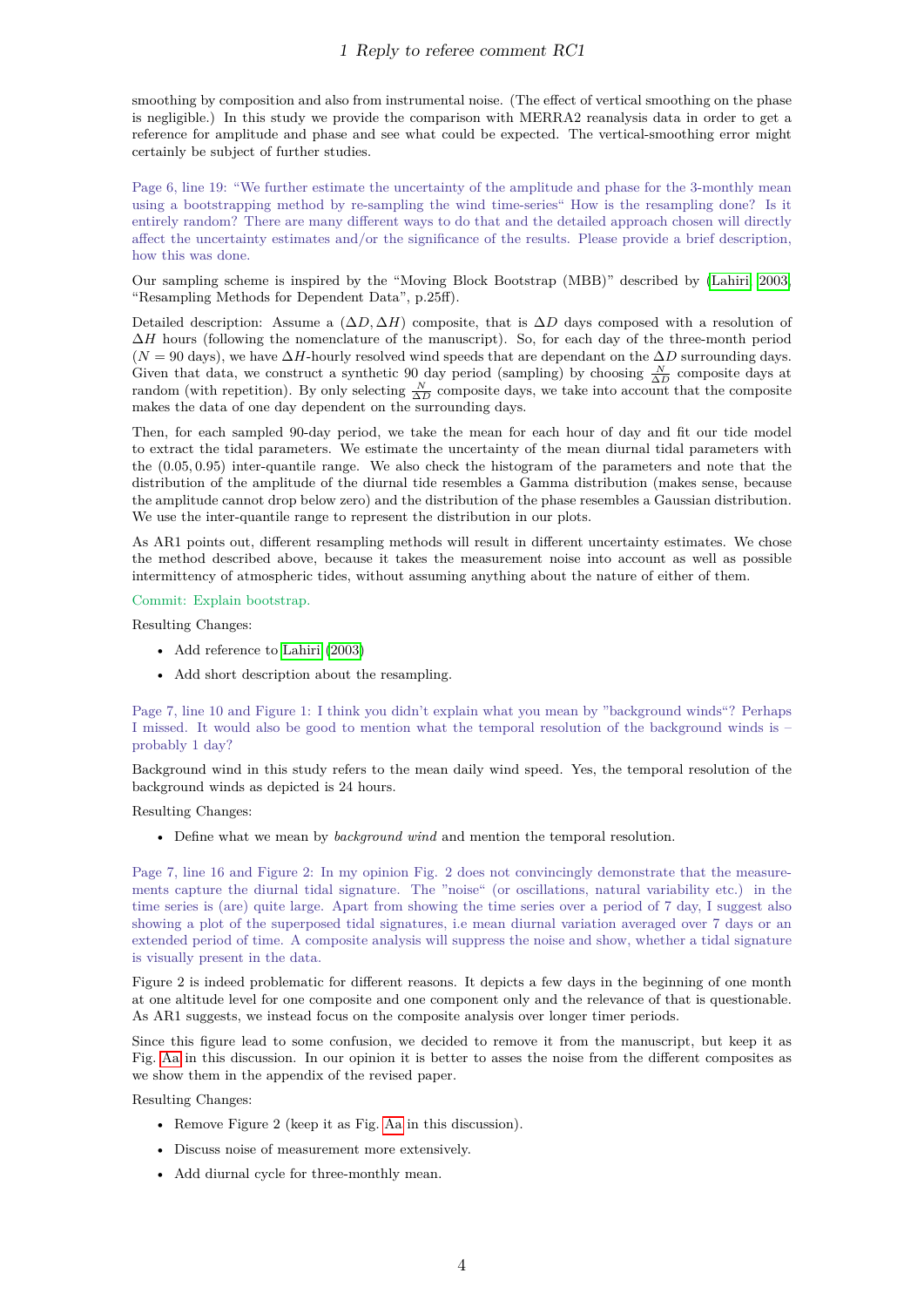In addition, the superposed tidal signature should also be shown for the 3-month period. I imagine that this plot reveals a remarkably clear tidal signature. This would strengthen the paper significantly in my opinion.

Indeed, these plots strengthen the paper and we add them.

Commit: Add mean level plots.

Resulting Changes:

• Include the figures of the composite tidal signature for the 3 month period.

Page 7, line 24: "Further, our observations reveal an intermittency of the diurnal tidal amplitude at the resolved temporal scales of 7 to 13 days" Looking at Figure 2, I wonder whether this intermittency is real or an artifact. I'm not really convinced all the signatures attributed to the tide are actually caused by it. This intermittency may also be "noise" in the data and not real atmospheric intermittency.

The main argument, that speaks in favor of the variability (as opposed to instrumental noise) is that we see the same variability in a large set of different composites. While the composites do not agree in every detail, the general morphology is present in all of them and we would draw the same conclusions no matter which one we look at.

On the other hand, noise is present in our data and we need to discuss the limitations of our method more clearly.

Figure 2 is not meant to demonstrate the capabilities of our method and we see that it is a bit misleading.

Resulting Changes:

- Include 6 composites in the appendix.
- Elaborate on robustness of the composites.

Fig. 3a: Please comment on the vertical structure seen in the amplitude A1. Is this a retrieval artifact? Visually it reminds me of oscillations in the profile retrieval, but it certainly may have other causes.

These vertical structures in Fig. 3a (4a in revised manuscript) can also be seen in the reanalysis data (Fig. 4c in revised manuscript), even tough less pronounced and less variable, and also in the 3-monthly mean (Fig. 3a in revised manuscript) in both, measurements and reanalysis data, for the zonal wind with a minimum in amplitude at 55 km.

Since these structures are visible in the extracted amplitude of a composite retrieval, it is not straight forward to relate them to oscillations in the retrieval of wind profiles.

If it has an atmospheric cause, it might be related to mixing of different modes of the diurnal tide (upwards / downwards, trapped / propagating).

#### Commit: Explain vertical structure of amplitude.

Resulting Changes:

• Discuss vertical structure seen in amplitude: "The vertical structure that is obvious in Fig. 4a can also be seen in the three-monthly mean with a minimum at 55 km in models and measurements. A possible source of this structure is the mixing of different waves with different vertical wavelengths or propagation directions."

Page 7, line 28: "is not reproduced in the reanalysis neither in amplitude nor in phase" Again, the intermittency in the data may not be real.

We think it is appropriate to somewhat weaken our conclusions and change this paragraph accordingly.

#### Page 8, line 4 and Figure 4: red symbols missing in Fig. 4b)

Page 8, line 4: this should be orange. Figure 4: They are there but hidden by the green symbols, which is unfortunate.

Resulting Changes:

• We changed the figure to only contain two types of symbols.

Page 8, line 3: "The green color shows the MERRA-2 reanalysis applying the same temporal aggregation of the time series to derive the tidal amplitudes as for WIRA-C, whereas the red color shows the analysis without averaging." This description is somewhat different from the description in the caption. The caption mentions smoothed and unsmoothed MERRA data. Perhaps you can use the same description in the text and the Figure caption.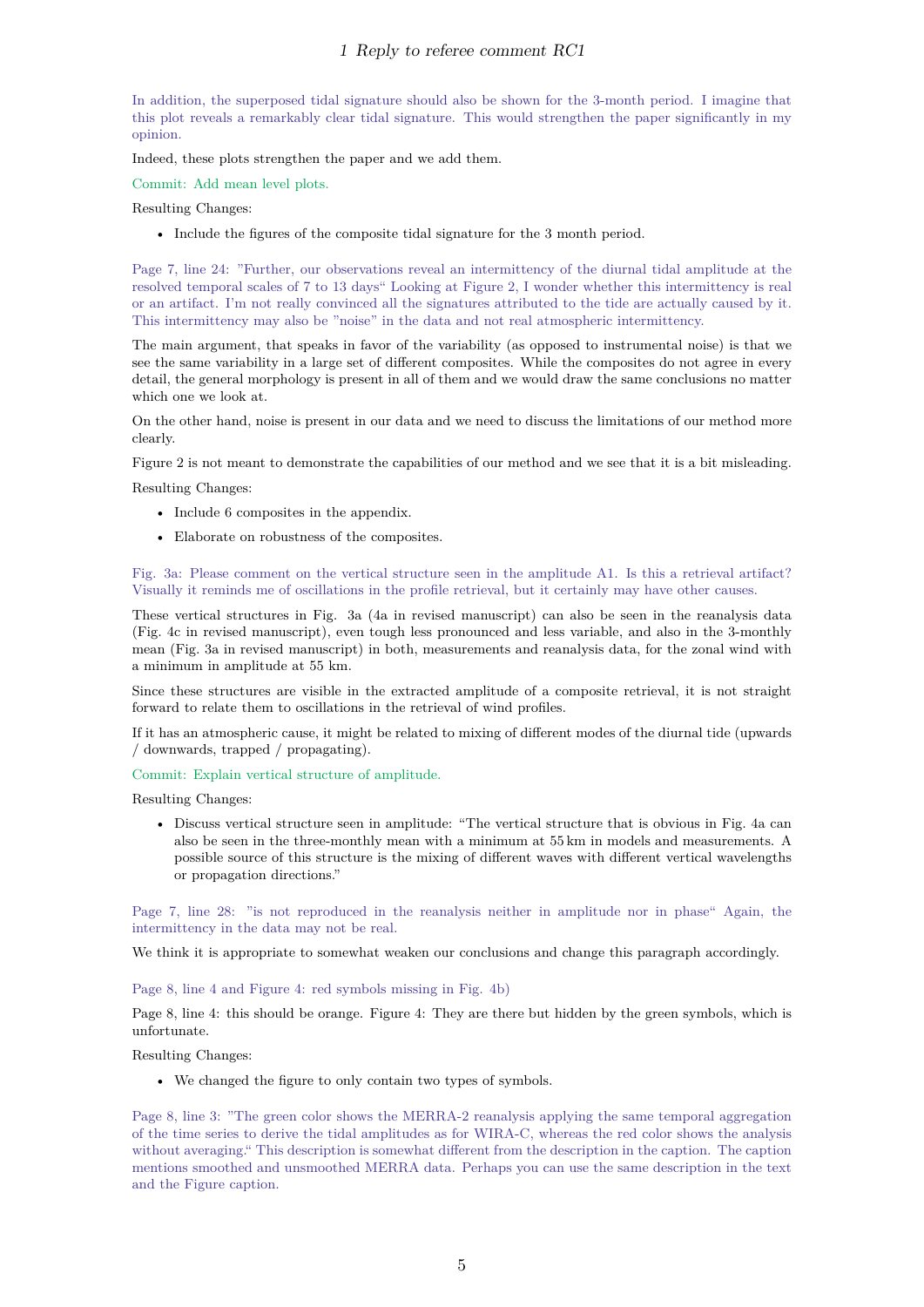Thanks, we aligned the caption with the description.

Resulting Changes:

• Align caption with description.

Page 8, line 9: "wavelength of 30 km"  $\rightarrow$  "wavelength of about 30 km" ?

Thanks, we changed that.

Commit: Weaken wavelength.

Page 8, line 10: "In both data sets, the vertical wavelength increases drastically above 55 km altitude, and the phase eventually becomes constant with altitude." Well, most of the data points are missing for MERRA at altitude above 55 km, so I'm not sure this conclusion is justified for MERRA.

We agree and change the sentence accordingly.

Page 8, line 17: "The shaded area represents the statistical uncertainties of the estimated diurnal tidal amplitudes" As mentioned above, the way in which the uncertainties are determined should be explained in more detail. There are many possibilities to implement a bootstrapping technique and any uncertainty can be obtained (that's of course a bit exaggerated).

In this case we use the uncertainty from the error covariance matrix. We changed the sentence accordingly and added an explanation.

Another question about Fig. 5. The plot shows time series with 1 day resolution. I guess you are showing the results for the 7 day or 13 day analysis at the center day, right? This should be mentioned explicitly and also, whether the 7-day or the 13-day analysis is shown.

We use the 13 day aggregate in our manuscript. As mentioned above, we also present the other composites in the appendix and we would draw the same conclusions from every composite we looked at.

Resulting Changes:

- Mention which composite is presented.
- Include reference to the appendix.

Page 9 and Fig. 7: also for the Arctic case discussed here, the measurements show much more variability and intermittency than the reanalysis. And the agreement between tidal parameters extracted from measurement and model is very good if the full 3 month period is analysed, as shown in Figure 8. This good agreement is probably caused by better "noise" suppression. Again, I suggest performing a composite analysis for the different time periods. The 3-month averaged results seem to be robust, but I'm not convinced the intermittency is real.

Also for the arctic campaign, we include now a set of six composites in the appendix. The same time dependence is present in all composites, which we take as a hint that atmospheric variability is at least partly the cause for this time dependence. Anyhow, we agree that some conclusions need to be adjusted and the influence of noise needs to be discussed. (See also response to general comment.)

Page 10, line 8: "phase, indicating the presence of highly intermittent diurnal tides." or just "noise"? Noise should be excluded before drawing the conclusion you drew.

Page 10, line 18: "This is not the case for the measurements and we conclude, that the coherence time of short time scale disturbances is longer in reality than in the reanalysis model." Again, I think noise should be excluded as a potential explanation before drawing this conclusion.

We agree to weaken this conclusions and discuss the presence of noise in more detail.

Figures 4 and 8: please also show uncertainties of the phase values.

We agree.

In the process of re-plotting Fig. 4 and 8, we found that we made a mistake in unwrapping the phase for plotting. This had the effect of separating the WIRA-C and MERRA2 phase for all values of Φ *>* 12 h.

Resulting Changes:

• Fix the wrong phase unwrapping and error bars.

It would also be good to show a plot like Figure 2 for the Arctic results.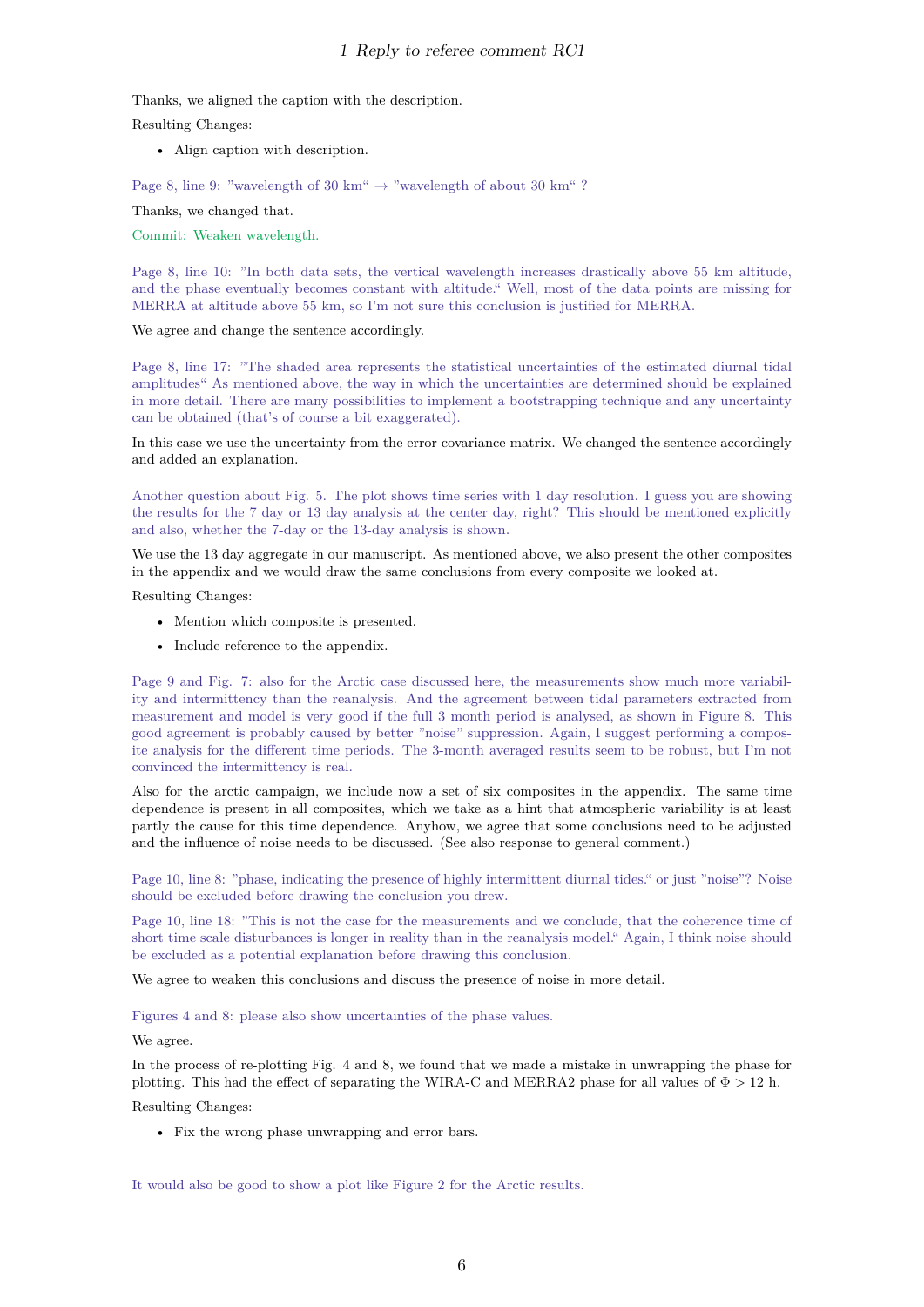We added the figure requested by AR1 to this response as Fig. [Ab](#page-6-0) (right next to the original figure 2). We decided to remove Fig. 2 from the new version of the manuscript and added some other figures instead for the tropical and arctic campaign the like.

Best regards, Jonas Hagen

(a) Tropical (Ma¨ıdo, April 2017)

(b) Arctic (ALOMAR, September 2018)

<span id="page-6-0"></span>

Figure A: Timeseries of retrieved meridional wind from WIRA-C at 50 hPa (approx. 53 km) for beginning of the selected time periods. Additionally, MERRA-2 reanalyses data and the a priori data used for the retrieval are shown. Temporal resolution for WIRA-C and MERRA-2 is 2 hours and 3 hours respectively.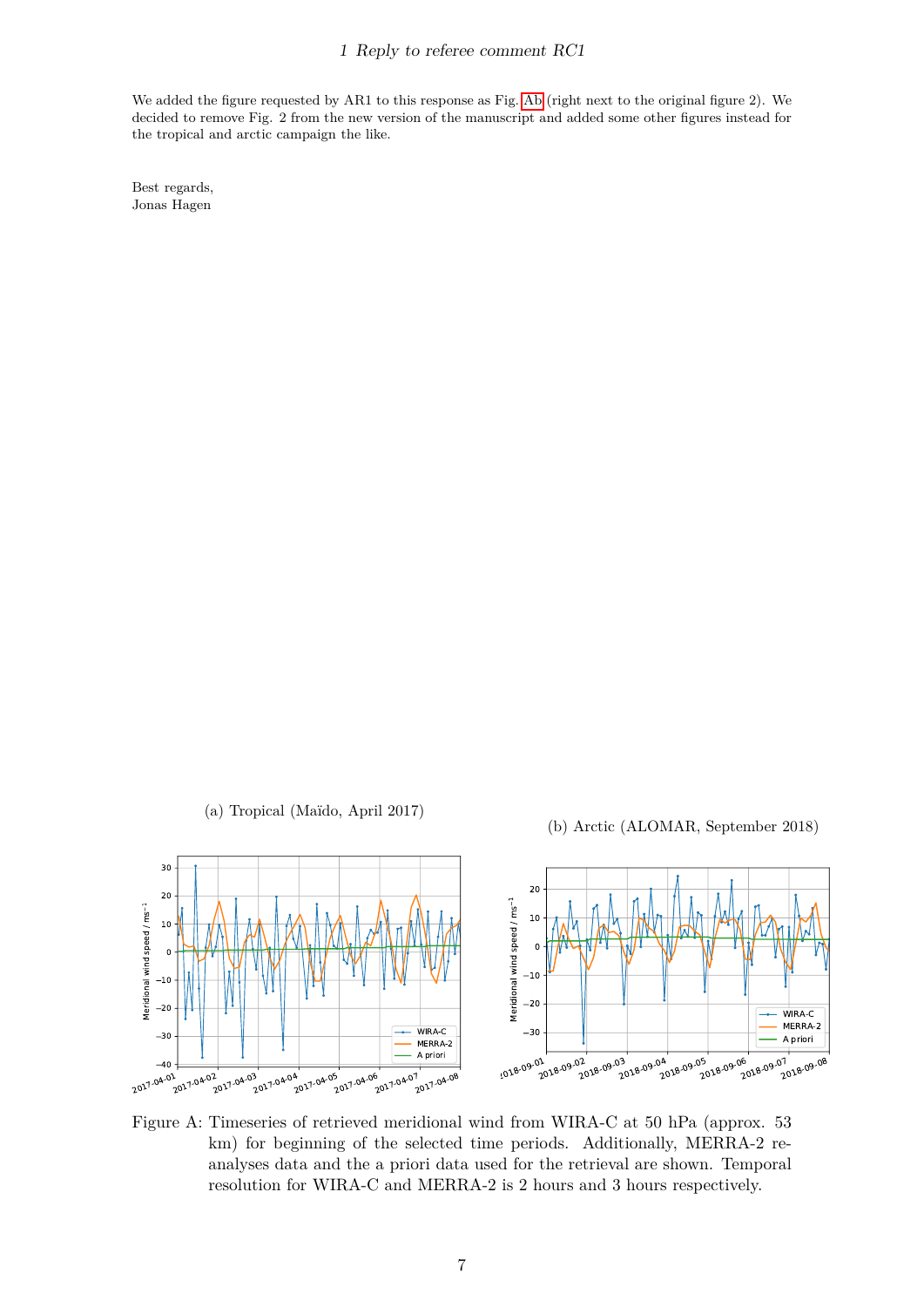<span id="page-7-0"></span>from Jonas Hagen (jonas.hagen@iap.unibe.ch) on behalf of the authors.

Dear Anonymous Referee #2,

we thank you for thoroughly reviewing our manuscript. From your comments, we identify three general comments and a few specific comments, which we address individually below. We are confident, that we can address all comments, especially those regarding the comparison with the reanalysis and that the changes we make based on these comments improve the quality and value of our paper.

## **General comments**

*Referee2:* First, the authors stress the importance of non-zero wind a priori for the retrieval. However, I do not see a clear conclusion of how the non-zero a priori impacts the retrievals.

*Authors:* Since we choose periods with stable background and good measurement response, the selection of the a priori only has a very small impact on the retrieved wind speeds. The same study would be possible with a zero-wind a priori, but we think it would be sub-optimal choice. We do have some arguments to choose a daily-mean a priori over a zero-wind a priori as we will outline below.

For the standard wind retrieval from WIRA-C we use a zero-wind a priori profile. This choice is not obvious, because generally in optimal estimation, one tries to include all a priori knowledge to constrain the optimisation. However, we do this for two main reasons, as described by [Hagen et al.](#page-11-5) [\(2018\)](#page-11-5): Firstly, wind can change within days from large positive values to large negative values under some circumstances like strong planetary wave activity, sudden stratospheric warmings or sometimes during wind reversals around equinox. The standard approach (zero wind speed a priori and large co-variance) is best suited to cover such cases, which is important to observe the above mentioned effects in year-long time series.

Secondly, it is not very obvious where to get good statistics on dynamics for long-term continuous measurements. There are different candidates, but no matter what one chooses, a big co-variance is necessary to take into account the uncertainty. This is especially the case in the context of the above mentioned disturbances. For a steady background situation, it would perhaps make sense to use some statistics form a climatology and thus reduce the co-variance and thus the uncertainties in the retrieval.

All of the above is relevant to the standard WIRA-C wind retrieval and both reasons for zero-wind a priori profiles have to be revisited for a study on different timescales like the one we present now. We specifically chose periods with no abrupt changes in the wind field (see also specific comment of RC2 about planetary wave activity in polar latitudes). And since we average over 7 to 13 days, we do have high confidence in the ECMWF model data for the mean background wind speed over these time spans. Note, that there is no time-of day dependence of the a priori profile. We retrieve the daily cycle of the wind speed solely from our measurements.

As described in the manuscript, there is something else to consider: Since we want to observe the diurnal cycle of wind speed, we need to make an effort to exclude other sources of diurnal variability from our retrieval. Relevant to the tropical campaign is the troposphere which has pronounced diurnal cycle (water vapour, clouds, precipitation). This means that observations during the after-noon have more noise than observations during night-time, for example. This would, under some circumstances, introduce a daily cycle in the wind speed, because in the after-noon hours, the retrieved wind speed tends more towards the a priori due to increased noise. If the a apriori is zero and the mean background (daily mean) wind speed is around  $60 \text{ m s}^{-1}$  this effect is hard to quantify and the tendency towards the zero-value would be systematic for after-noon hours in the tropics. This is not necessarily true for the polar latitude, where the weather varies more within days than within a day. With a daily-mean a priori wind profile the amplitude of the measured tide is always decreased by the diurnal cycle of the troposphere, if there is any effect at all.

So, in conclusion, we prefer the daily mean wind speed a priori over the zero wind a priori for the following reasons: It is possible to get a proper background that can be used for the a priori value in the periods and timescales we choose to analyze. The effect of diurnal variability of noise sources on the retrieval of the diurnal cycle is more difficult to characterize for the zero-wind a priori, whereas a daily-mean a priori leads to a smaller amplitude, if there is any effect.

#### Second, the comparison with MERRA-2 reanalysis requires more details (see comments below).

We improve the comparison with MERRA-2 in the following ways (more details in answers below):

• Add two figures showing the mean diurnal cycle of wind speeds for different altitudes (Fig. 2 and 7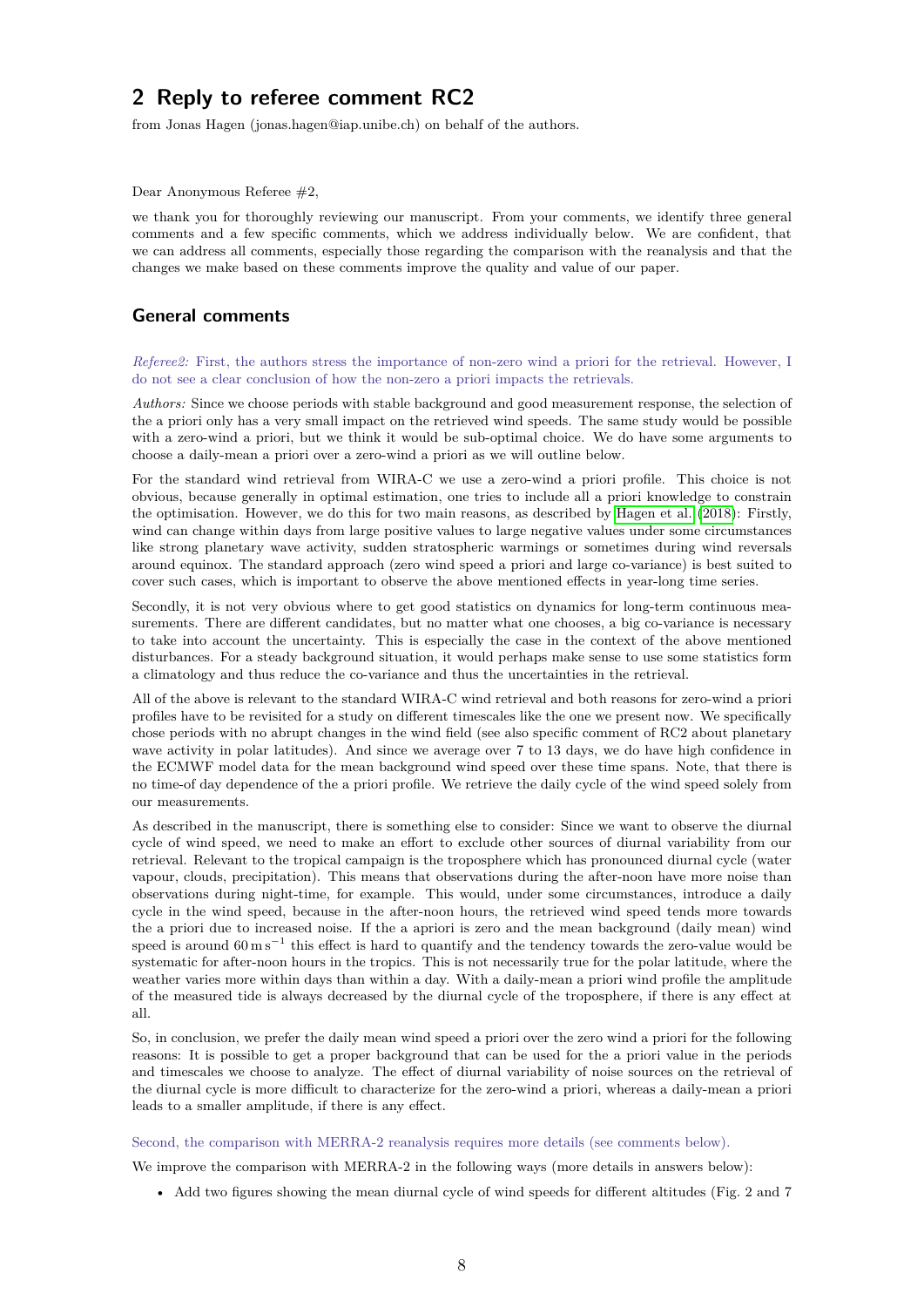in revised manuscript)

- Add the original (non-smoothed) MERRA-2 data for comparison (Fig. 4e, 4f, 10e and 10f in revised manuscript)
- Add plot of the zonal-to-meridional diurnal wind tide phase difference for measurement and reanalysis (Fig. 9a and 9b)

Commit: Discuss mean diurnal cycle shown in new figures.

Third, the authors should comment on the applicability/limitations of radiometer observations for the retrievals of shorter period tides (semidiurnal, etc.) and other oscillations.

We did not make any studies in that regard. In theory this would be possible with the  $(13,2,1)$  or even with a  $(13,2,0.5)$  composite that would aggregate by half-time-of-day. Clearly, it is worth mentioning that in the outlook.

Commit: Outlook on semi-diurnal tide.

Resulting Changes:

- Discuss the visibility of higher order tidal modes in Fig. 2 and 7 in revised manuscript.
- Outlook on the possibility to retrieve higher-order tidal modes.

## **Specific comments**

Page 1 Line 3: "up to the thermosphere" would be more relevant.

Page 1 Line 4: "they are gravity waves" is confusing. Perhaps "planetary scale" or "global scale gravity waves", to distinguish from small scale gravity waves?

Thanks for these valuable suggestions.

Commit: Thermosphere and planetary-scale

Resulting Changes:

- "ionosphere"  $\rightarrow$  "thermoshpere"
- "gravity waves"  $\rightarrow$  "planetary-scale gravity waves"

Page 1 Line 4: Satellite techniques also measure wind fields associated with tides, though under certain limitations, please clarify.

Page 2 Lines 9-10: This statement does not reflect the current state of knowledge. Various methods have been utilized to extract short-term variability of tides from satellite observations. A good overview of these methods is given by Ortland, JGR, 2017, doi:10.1002/2016JD025573.

Thank you for the hint we changed the manuscript accordingly (see changes).

Resulting Changes:

• Add citation: "The global coverage nevertheless enables tidal studies on shorter timescales also for instruments on these satellites [\(Ortland, 2017\)](#page-11-6)."

Page 2 Line 21: RMR lidars can measure winds as well as temperatures in upper stratosphere / lower mesosphere. I assume the authors mean that lidars are not particularly suitable to study tidal oscillations. This needs to be clarified.

We clarify the capabilities of lidars with regard to wind and gravity wave measurements.

Commit: Mention that lidars can measure gravity waves.

Resulting Changes:

- Change line in abstract.
- Add sentence: "Current lidar instruments are able to measure inertial gravity waves on short timescales [\(Baumgarten et al., 2015\)](#page-11-0) and are thus in theory also suited for the observation of atmospheric tides, but the necessity of clear sky conditions reduces the availability of long term observations drastically and no observations of atmospheric tides are available to date."

Page 3 Line 3-4: This sentence is out of place and should be (re)moved. The radiometer should be introduced first.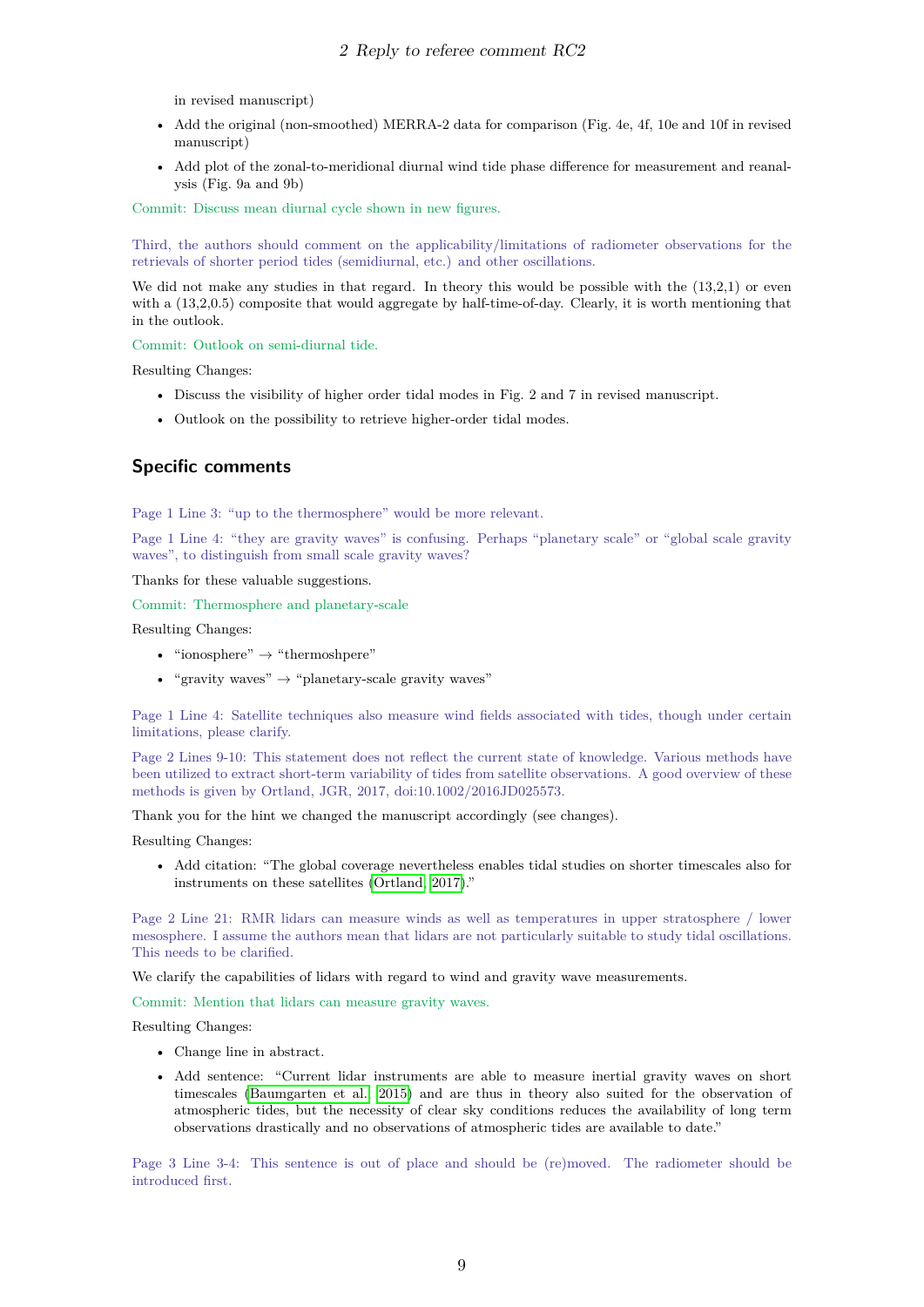We assume that RC2 means Page 3 Line 1-2 and agree that the sentence is out of place. We changed the introduction of microwave radiometry accordingly.

#### Commit: Rearrange introduction of WIRA-C

Resulting Changes:

• Moved introduction of WIRA-C to the proper paragraph.

Page 5 Line 24-33: I believe this method of tidal decomposition has been applied before, also by the authors of this study, e.g., Stober et al., 2017; McCormack et al., 2017. References to the earlier works are needed.

RC2 suggests to cite earlier work that used a simple harmonic-oscillation model to extract tidal parameters from measurements. We included the suggested references, plus others (see changes). We also included a sentence about the relevant difference to the earlier work.

Resulting Changes:

• Added citations and relation to earlier work in introduction.

Page 6 Line 7-9: This needs to be further discussed. Basically this requires some stationarity, both in tidal amplitude and in phase. Perhaps the limitations of retrievals should be also discussed in the Summary section.

The referenced sentences are: "We assume that the retrieval of averaged spectra yields the average wind speed, so windowing and aggregation can be considered equivalent. This assumption might not hold in the context of fast changes in the wind field and we thus prefer periods of a stable wind background for our detailed analysis."

We agree that the condition for doing composite analysis is stationarity of the observed quantity. This applies to the background as well and thus we perform our analysis only on selected periods with a reasonably stable background.

There is only very little known about the short-time behaviour of tides. We agree, that a stable amplitude and phase is required for a proper composite analysis, but we just do not know this a priori. Based on temperature lidar observations with high temporal resolution, [Baumgarten and Stober](#page-11-7) [\(2019\)](#page-11-7), for example, provides evidence that tides can indeed be highly intermittent.

As suggested, we discuss this further in the Conclusions section.

Commit: Limitation with regard to stationarity.

Commit: Outlook on non-stationarity.

Resulting Changes:

- Discuss limitations of composite retrievals with regard to stationarity.
- Added outlook regarding requirement of stationary background.

Page 6 Line 31: I am not sure if the chosen interval for Andenes campaign satisfies the proposed criteria. Stronger planetary wave activity starts already in early November.

Planetary waves are indeed active in November 2018 in Andenes as we note in the manuscript (page 8, line 30 of original manuscript): "Both wind components indicate some variability due to waves on temporal scales of a few days, in particular, the meridional wind indicates an onset of the planetary wave activity towards the end of the observation period."

We nevertheless chose this period because in these months, the weather was good (good measurement response), planetary wave activity was low in at least two months and it did not include a wind reversal (that happened just before our period).

We discuss the possible influence of planetary wave activity in the results section.

Page 7 Line 10-11: I do not I understand the term "composite" here. Do the authors refer to superposed epoch analysis? If they simply refer to complementing WIRA-C with MERRA-2 data, it is better to avoid the "composite" term. More importantly, the authors should detail how the WIRA-C data are complemented with MERRA-2. The representation in Fig. 1 is not clear. When the hatched area goes to higher altitudes (e.g., in meridional winds) – does this correspond to gaps in the WIRA-C dataset?

We should not use the term composite in the context of background winds, it is indeed just wrong usage of the word. Fig. 1 in the discussion paper shows a simple overlay, showing WIRA-C data where available (with high quality) and MERRA2 data as visual background. If the hatched area goes higher this does not mean that there is a gap in the WIRA-C data. It just means, that the quality limits were not satisfied for this altitude at that day for the retrieval of daily mean wind speeds.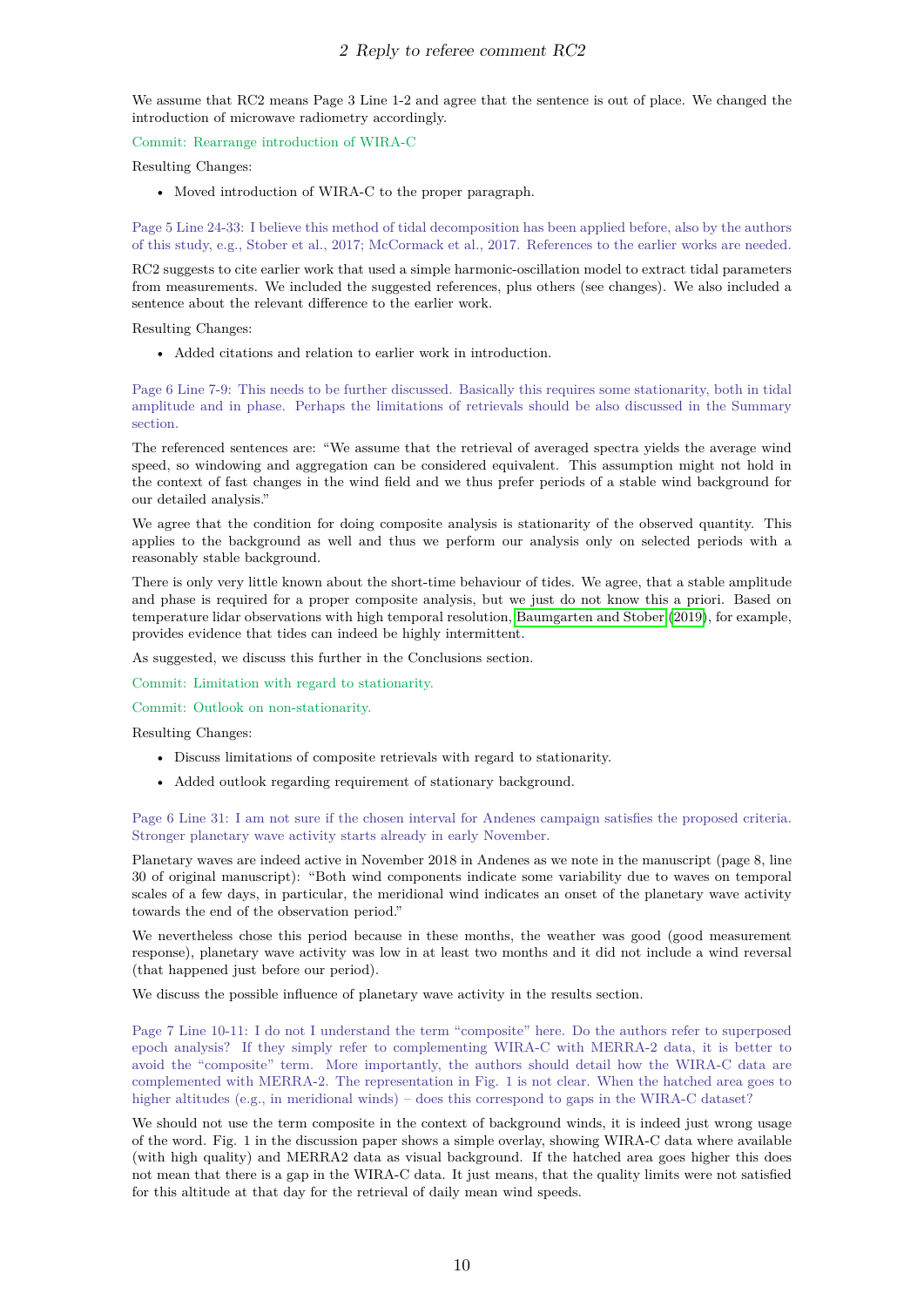#### Commit: Say complemented instead of composite.

Resulting Changes:

• We clarified the description of Fig. 1, it now reads: "The meteorological background wind field for the selected period at the Maïdo observatory is shown in Fig. 1 as measured by WIRA-C, complemented with MERRA-2 reanalysis for lower altitudes.".

Page 7 Line 17 and Fig. 2: The text says "approx. 53 km" but the Fig.2 capture says "approx. 52 km".

Page8 Line 16: Again a mismatch: the text says 55 km altitude and the figure capture says 53 km.

#### Thanks. We fixed that.

Line 31-32 and Fig.3-4: Fig.3 shows, the short term variability is not at all reflected in the reanalysis. From Fig. 4 we can see that the original and smoothed reanalysis show very similar mean behavior (which is not surprising). How would Fig. 3 look if the non-smoothed MERRA-2 reanalysis is analyzed?

Page 9 Line 6-11 and Fig.7: Again, the smoothed reanalysis does not reflect the short term variability. How would the amplitudes of non-smoothed reanalysis look?

We add amplitude and phase of the non-smoothed MERRA2 data as Fig. 4 and Fig. 10 in revised manuscript.

The non-smooth MERRA2 data shows more tidal variability, as is expected. We have already discussed the non-smoothed data in the context of Fig. 5 and 9 in the original manuscript (Fig. 5 and 11 in revised manuscript), which also show original MERRA2 data and add two paragraphs to discuss the new figures.

Page 8 Line 14-15 and Fig. 4 a-b: Would be useful if the authors add a plot of phase differences between zonal and meridional components as a function of altitude, similar to Fig. 4b, but only the phase differences.

Line 17-21: Again I would suggest to plot the phase differences as a function of altitude.

The phase difference is an interesting quantity to look at, and we already discuss its behaviour in the manuscript, thus it is a good idea to include this plots. We added plots of the phase difference between zonal and meridional wind components for both campaigns as Fig. 9 in revised manuscript.

Commit: Include phase difference plots.

Resulting Changes:

• Include phase difference plots (Fig. 9 in revised manuscript) and references.

Page 8 Line 14-15 and Fig. 4 a-b: It is surprising to see good mean agreement in zonal component behavior, but poor agreement in meridional above 55 km.

Indeed. Assimilation data of the reanalysis model is limited in these altitudes, and this deviation might thus originate from the forecast model itself or boundary conditions imposed on the model. The difference is only visible in the top-most of the 42 pressure levels, so while this is interesting, we can hardly interpret it.

Best regards, Jonas Hagen